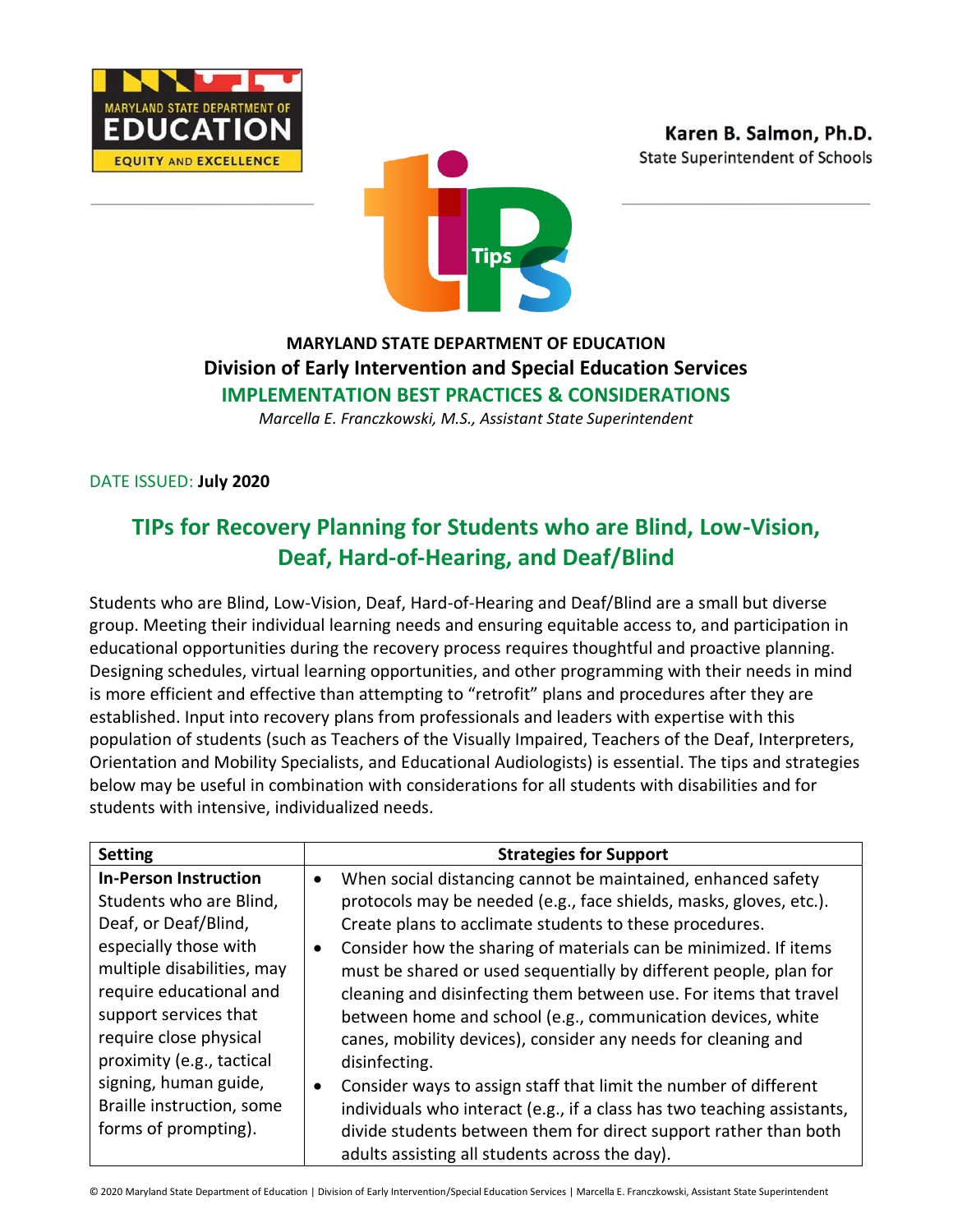### **Maryland State Department of Education**

**Division of Early Intervention and Special Education Services**

*TIPs for Recovery Planning for Students who are Blind, Low-Vision, Deaf, Hard-of-Hearing, and Deaf/Blind*

| <b>Setting</b>                                                                                                                                                                                                                               | <b>Strategies for Support</b>                                                                                                                                                                                                                                                                                                                                                                                                                                                                                                                                                                                                                                                                                                                                                                                                                                                                                                                                                                                                                                                                                           |
|----------------------------------------------------------------------------------------------------------------------------------------------------------------------------------------------------------------------------------------------|-------------------------------------------------------------------------------------------------------------------------------------------------------------------------------------------------------------------------------------------------------------------------------------------------------------------------------------------------------------------------------------------------------------------------------------------------------------------------------------------------------------------------------------------------------------------------------------------------------------------------------------------------------------------------------------------------------------------------------------------------------------------------------------------------------------------------------------------------------------------------------------------------------------------------------------------------------------------------------------------------------------------------------------------------------------------------------------------------------------------------|
| <b>Face Coverings</b><br>For Deaf and hard-of-<br>hearing students and<br>staff, masks can impact<br>communication access.<br>Other students may have<br>developmental, sensory,<br>or medical needs that<br>make mask-wearing<br>difficult. | For students/staff who use speech reading or American Sign<br>$\bullet$<br>Language (ASL), explore alternatives to traditional masks, in<br>consultation with health officials. Masks with clear panels in front<br>of the mouth and clear face shields may be alternatives.<br>Remember that the adults and peers who interact with the Deaf<br>$\bullet$<br>students/staff members need the alternative masks, not just the<br>Deaf person.<br>For students who use listening and spoken language, masks and<br>$\bullet$<br>face shields may negatively impact sound quality. Consider<br>whether additional or different assistive listening devices,<br>captioning services, or other supports are needed to provide<br>equitable access to communication.<br>Develop appropriate sanitization protocols for assistive listening<br>$\bullet$<br>devices (such as FM systems), including procedures for the sharing<br>of microphones between staff and/or students.<br>For additional resources about Deaf students and masks, including<br>sources for clear masks/face shields, visit the National Deaf Center. |
| <b>Student and Staff</b><br><b>Scheduling</b><br>Consider student needs<br>and logistical concerns<br>when determining<br>schedules in a hybrid<br>service delivery model.                                                                   | Prioritize student needs (e.g., opportunities for direct<br>$\bullet$<br>communication with signing peers and adults, access to specialized<br>equipment and instruction, difficulties accessing virtual<br>content/learning) when planning for staggered return to in-person<br>instruction and/or considering additional face-to-face time for<br>some students in a hybrid model.<br>Consider how students in the same or nearby schools served by the<br>$\bullet$<br>same itinerant teacher can be placed on the same schedule.<br>Account for interpreters, paraeducators, and other support staff<br>$\bullet$<br>when considering capacity limits for socially-distanced classrooms.<br>Ensure appropriate space is available for service providers to meet<br>with students individually, especially if they cannot "push-in" to<br>classrooms because of safety requirements.<br>Consider structured routine planning time for co-teaching teams<br>$\bullet$<br>and opportunities to collaborate with other service providers.                                                                               |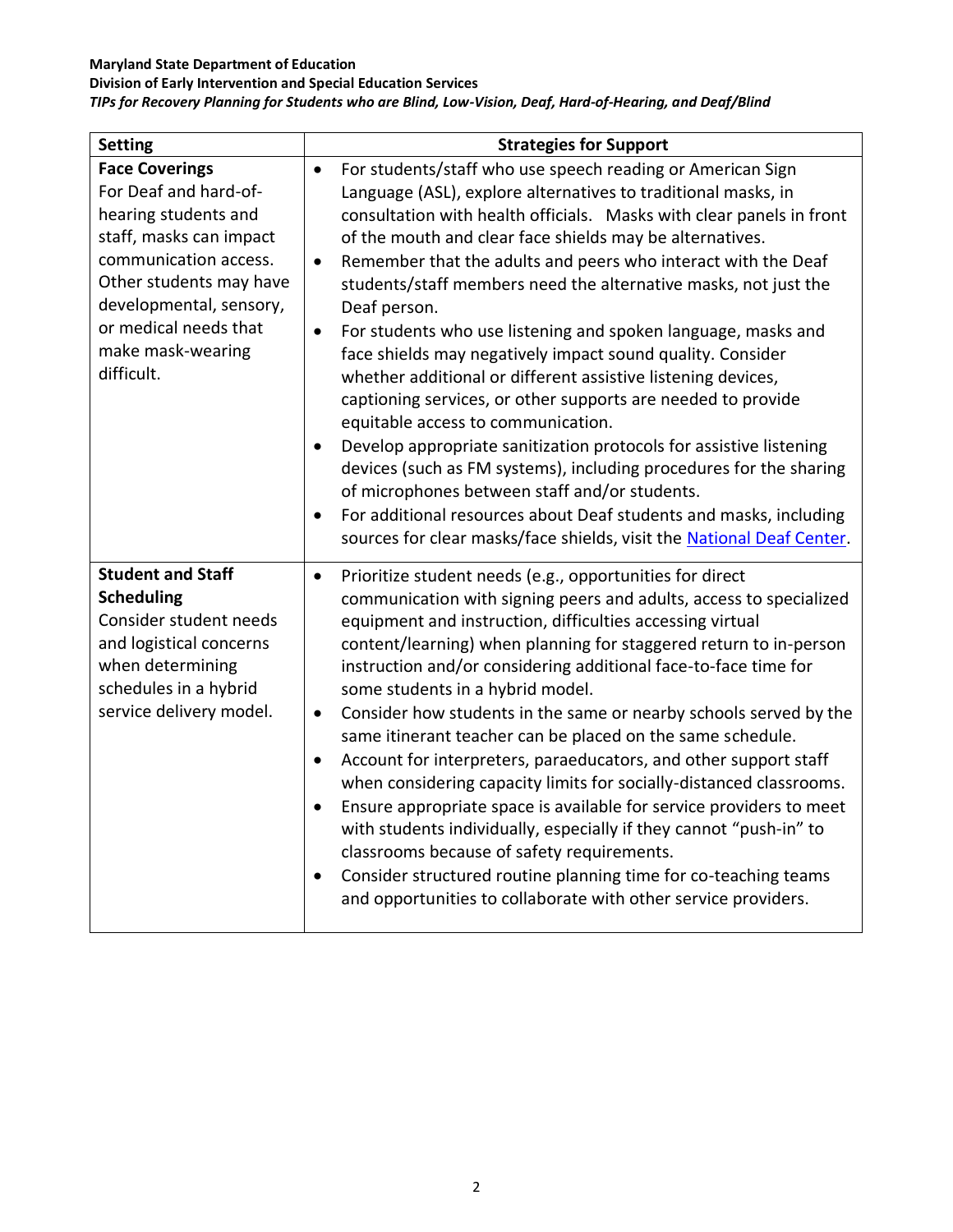### **Maryland State Department of Education**

**Division of Early Intervention and Special Education Services**

*TIPs for Recovery Planning for Students who are Blind, Low-Vision, Deaf, Hard-of-Hearing, and Deaf/Blind*

| <b>Setting</b>                                                                                                                                                                                                                                                                                                                       | <b>Strategies for Support</b>                                                                                                                                                                                                                                                                                                                                                                                                                                                                                                                                                                                                                                                                                                                                                                                                                                                                                                                                                                                                                                                                                                                                                                                                                                                                                                                                                                                                                  |
|--------------------------------------------------------------------------------------------------------------------------------------------------------------------------------------------------------------------------------------------------------------------------------------------------------------------------------------|------------------------------------------------------------------------------------------------------------------------------------------------------------------------------------------------------------------------------------------------------------------------------------------------------------------------------------------------------------------------------------------------------------------------------------------------------------------------------------------------------------------------------------------------------------------------------------------------------------------------------------------------------------------------------------------------------------------------------------------------------------------------------------------------------------------------------------------------------------------------------------------------------------------------------------------------------------------------------------------------------------------------------------------------------------------------------------------------------------------------------------------------------------------------------------------------------------------------------------------------------------------------------------------------------------------------------------------------------------------------------------------------------------------------------------------------|
| <b>Virtual Instruction</b><br>Systems using<br>virtual/distance learning<br>for all or part of their<br>instruction must ensure<br>accessibility of learning<br>management systems,<br>instructional tools, and<br>curriculum materials.<br>Students should have<br>access to content at the<br>same time as non-<br>disabled peers. | Some tools and solutions used in the initial continuity of learning<br>$\bullet$<br>may need to be revised or replaced if they do not meet<br>accessibility requirements.<br>Students may need additional technology tools and devices; and<br>$\bullet$<br>students, families and staff (teachers, paraeducators, and<br>interpreters) may require additional training and ongoing technical<br>support. Consider developing tip sheets, videos, help lines and<br>other resources that can be accessed by students, families, other<br>caregivers, etc. for technical support.<br>Systems need to develop protocols for the selection and creation<br>$\bullet$<br>of accessible digital content and train teachers accordingly. The<br>AEM Center provides tips and resources for teachers and school<br>leaders for remote learning.<br>Consider grouping students for synchronous virtual instruction and<br>$\bullet$<br>social interaction opportunities who do not normally attend the<br>same physical school but would benefit from such opportunities<br>(e.g., a teacher of the Deaf could conduct a virtual small group with<br>two hard-of-hearing students of the same grade and instructional<br>level who don't go to the same school; a Teacher of the Visually<br>Impaired (TVI) might conduct a virtual "lunch bunch" or other<br>session to address self-advocacy or social skills with students from<br>several schools. |
| Specialized<br><b>Instructional Needs</b><br>Planning for the specific<br>instructional needs of<br>students who are Blind,<br>Low-Vision, Deaf, Hard-<br>of-Hearing, or<br>Deaf/Blind will allow<br>enhanced virtual<br>supports and prepare<br>for a return to the<br>school building.                                             | Support IEP teams to consider the unique learning needs of each<br>$\bullet$<br>student as it relates to their specially designed instructional goals,<br>accommodations, supplemental aids and services.<br>Consider alternatives for orientation and mobility services, if off-<br>$\bullet$<br>campus travel is not possible.<br>Identify strategies for providing instruction and practice on<br>$\bullet$<br>expanded core curriculum goals (e.g., self-advocacy, technology<br>use, independence) in the virtual setting and when in school<br>buildings.<br>Develop virtual (synchronous and/or asynchronous) options for<br>$\bullet$<br>family support, ASL classes for parents/caregivers, parent coaching<br>on instructional and behavioral support strategies, etc.<br>Take advantage of creative methods to engage and support<br>٠<br>families who may not have been able to participate in traditional,<br>in-person events.                                                                                                                                                                                                                                                                                                                                                                                                                                                                                                   |